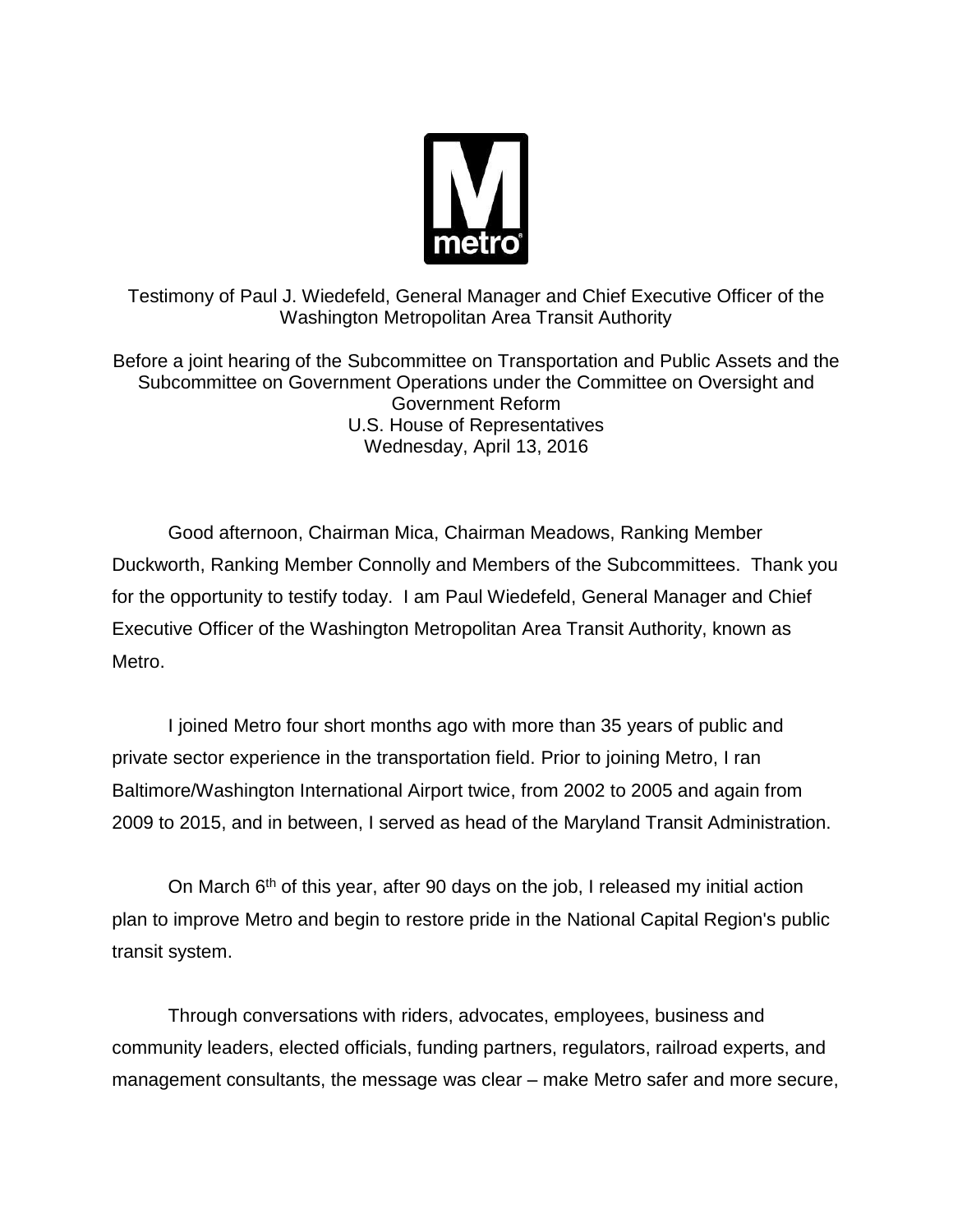improve service reliability by getting the trains and buses to run on time, and manage effectively and efficiently as stewards of customer fares and public assets.

As indicated by my decision last month to shut down the Metrorail system for emergency safety inspections, Metro and the region have some hard truths to confront.

First, the safety culture at Metro is not integrated with operations, nor well-rooted at all levels. Understandably, high-profile incidents have shaken the public's confidence in the operational safety of the rail system and corrective actions are needed.

Second, while riders tell me they want to feel safe, the top issue they point to again and again is service reliability. Last year, rail on-time performance fell from 92 percent to 85 percent, and the experience for many customers was even worse as rail car mechanical failures have doubled the number of late trains.

And third, there's more work to be done to improve Metro's financial standing. While I can say confidently that Metro's financial position today is stable – with expenses better managed and positive cash flow – our financial systems as a whole are substandard compared to other transit authorities and require continued efforts to modernize.

The action plan I released last month is focused on confronting these three areas of improvement with realistic reform goals. Under my plan, Metro is undertaking a portfolio of initiatives that, in the near term, deliver fundamental improvements to regain trust from riders and local governments. In the mid-term, the actions will build on the stronger foundation to achieve best in class status in the United States.

I have outlined 47 specific actions to improve safety, reliability, financial security, and restore the public trust – and we'll continue to add to the list whenever necessary. As part of Metro's commitment to transparency, members of the public can view Metro's progress towards completing these actions through a new Customer Accountability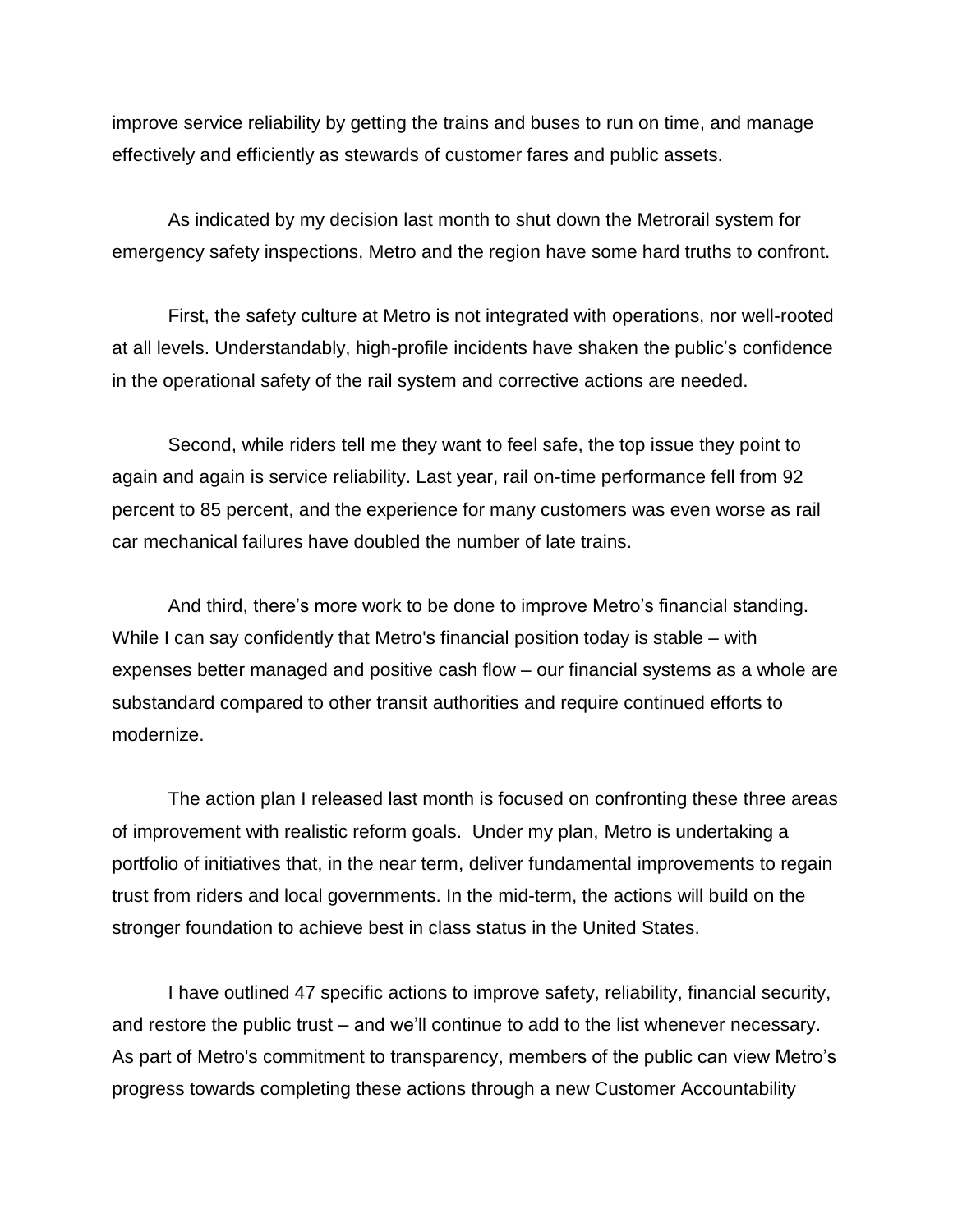Report. The report can be found on our website and will be updated regularly so the public can track our progress.

These priorities are the first in a portfolio of initiatives that are being undertaken to deliver the basics of better service. Actions will be taken in every department as part of Metro's business plan to make these initiatives successful and to ensure accountability. Some initiatives will be experimental and will only be pursued if they prove successful. Others will be fine-tuned as we learn. I look forward to working with Members of this Committee and the public as we work to implement this plan.

Now I would like to briefly discuss the recent fire incident at McPherson Square and the subsequent one-day shutdown of the Metrorail system.

A fire at McPherson Square on March 14<sup>th</sup> presented disturbing similarities to the L'Enfant Plaza incident of January 2015, prompting my decision to shut down the Metrorail system for emergency safety inspections. Beginning at midnight on Wednesday March 16<sup>th</sup> through opening on Thursday morning, March 17th, WMATA and contractor personnel inspected, documented and reviewed all underground jumper cables; repairing 27 defects and documenting other non-emergency repairs required. A total of 1,928 cables were inspected, which includes jumper cables, track feeder cables, transition and expansion cables. Twenty-seven defects, including three of high priority, were corrected immediately.

Starting April 1<sup>st</sup>, an expert team of 12 inspectors are now conducting regular inspections of the Metrorail system. In addition, I look forward to reviewing the recommendations WMATA received from a consulting firm to implement new preventive maintenance and inspection schedules and procedures.

Metro is working closely with the National Transportation Safety Board (NTSB) and the Federal Transit Administration (FTA) and, under FTA procedures, WMATA will provide the investigation report to the FTA.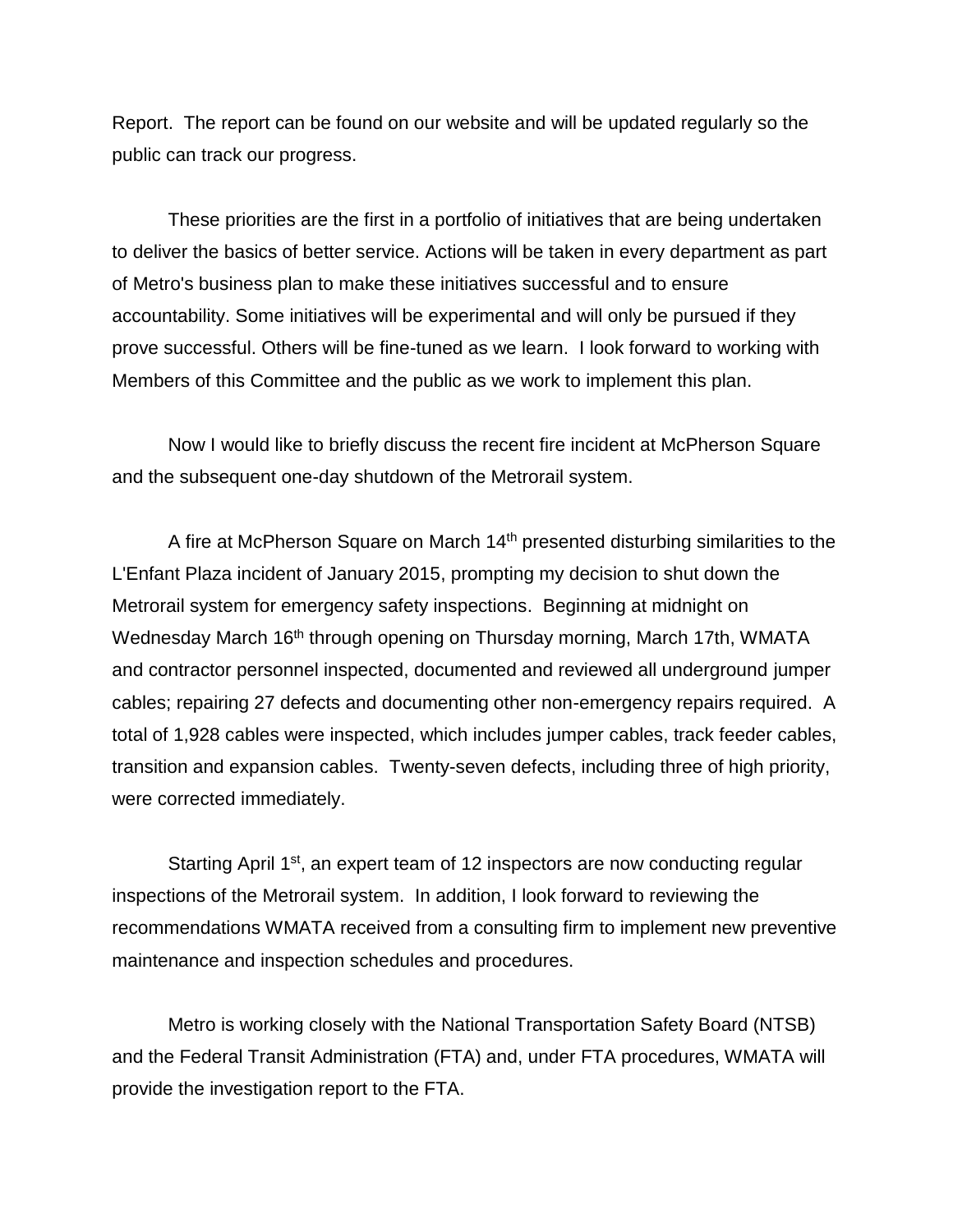I would like to take a moment to describe our process going forward.

First, we are going back and doing a thorough review of what actions were or were not taken following the fire that occurred at L'Enfant Plaza in January 2015. Basically I want to know how this could have happened again just 14 months later.

Second, we are conducting a complete review of the March 14<sup>th</sup> McPherson event. Specifically, I want to know the cause and did we apply the lessons learned from the L'Enfant Plaza event to what occurred at McPherson Square, particularly in terms of how the event was handled by the Rail Operations Control Center and the emergency responders.

Finally, the third area of focus is what needs to change in terms of our inspection and maintenance of power systems to prevent an occurrence like this from happening again. This is a place where I believe we need to step back and confront more hard truths. As was done several years ago when the region recognized that internal fiscal management issues at Metro were systemic and needed to be addressed in that manner. Similarly, I have found systemic issues with regard to track, power, and car maintenance, as well as stations, which must be defined and addressed.

Our current approach to dealing with these issues, lurching from crisis to crisis, is not working and we need a plan going forward to come at these issues more holistically. We are working to prepare that plan and will present it to you and the public in the next four to six weeks.

The solutions won't be easy, but they are necessary to return the system to where we all want it to be. Work will take time and will impact customers and stakeholders – but I have committed to being transparent and giving customers and stakeholders notice of any changes.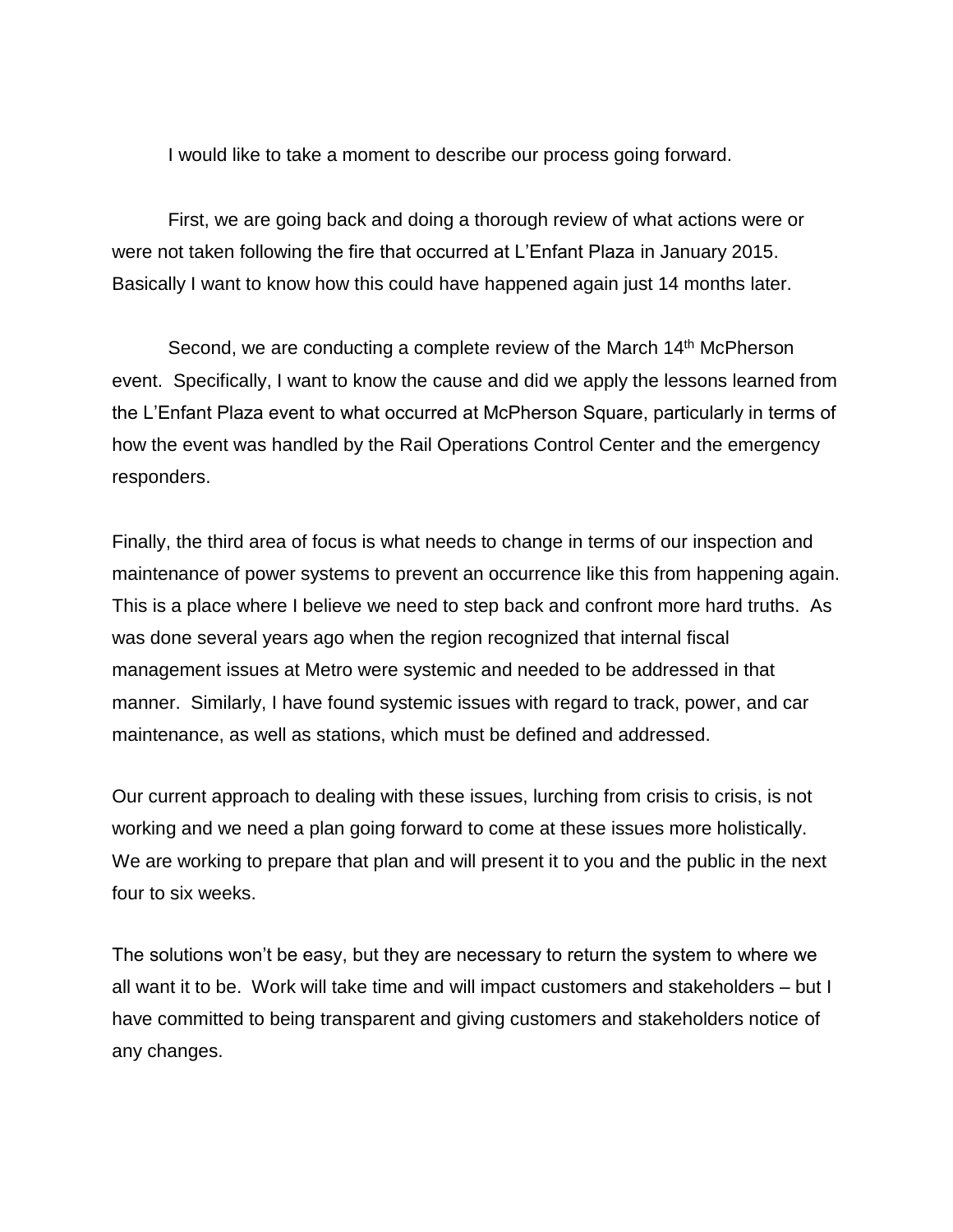Meanwhile, we are taking any immediate steps necessary to provide safe and reliable rail service.

As you know, the NTSB will soon provide a final report regarding the L'Enfant Plaza incident and we stand ready to act on their recommendations. Metro will work closely with the NTSB and the FTA and I am committed to being completely transparent with the public in terms of the findings, our plan to respond to the findings, and how well we are doing in terms of meeting our goals.

Since the tragic bombings in Brussels, we have been working very closely with the FBI's Joint Terrorism Task Force and the Transportation Security Administration to share intelligence. The Metro Transit Police Department has increased police presence throughout the system with plain clothes and uniformed officers, and our 27 K-9 units have been deployed throughout the system. I would like to thank the police departments of our local jurisdictions that have stepped up their patrols in stations located in their jurisdictions.

Like the majority of mass transit systems in the United States, Metrorail is an "open" system, which creates unique challenges and requires security strategies that are complex and multi-layered. The federal government provides significant funding for these efforts – Metro has invested nearly \$172 million of federal Homeland Security funding into the system since September 11, 2001. These resources have helped us install thousands of new cameras, and supported our anti-terrorism team, bomb squad and K-9 units.

I will close by thanking Congress for providing Passenger Rail Investment and Improvement Act (PRIAA) and federal formula funding, which WMATA has invested in a multi-year capital program that is making long-deferred improvements to the system. These safety and infrastructure improvements range from upgrades to our tracks, structures and signal systems, to the design of state-of-the-art railcars that exceed the latest safety standards. We have now received over 100 of our new 7000-series